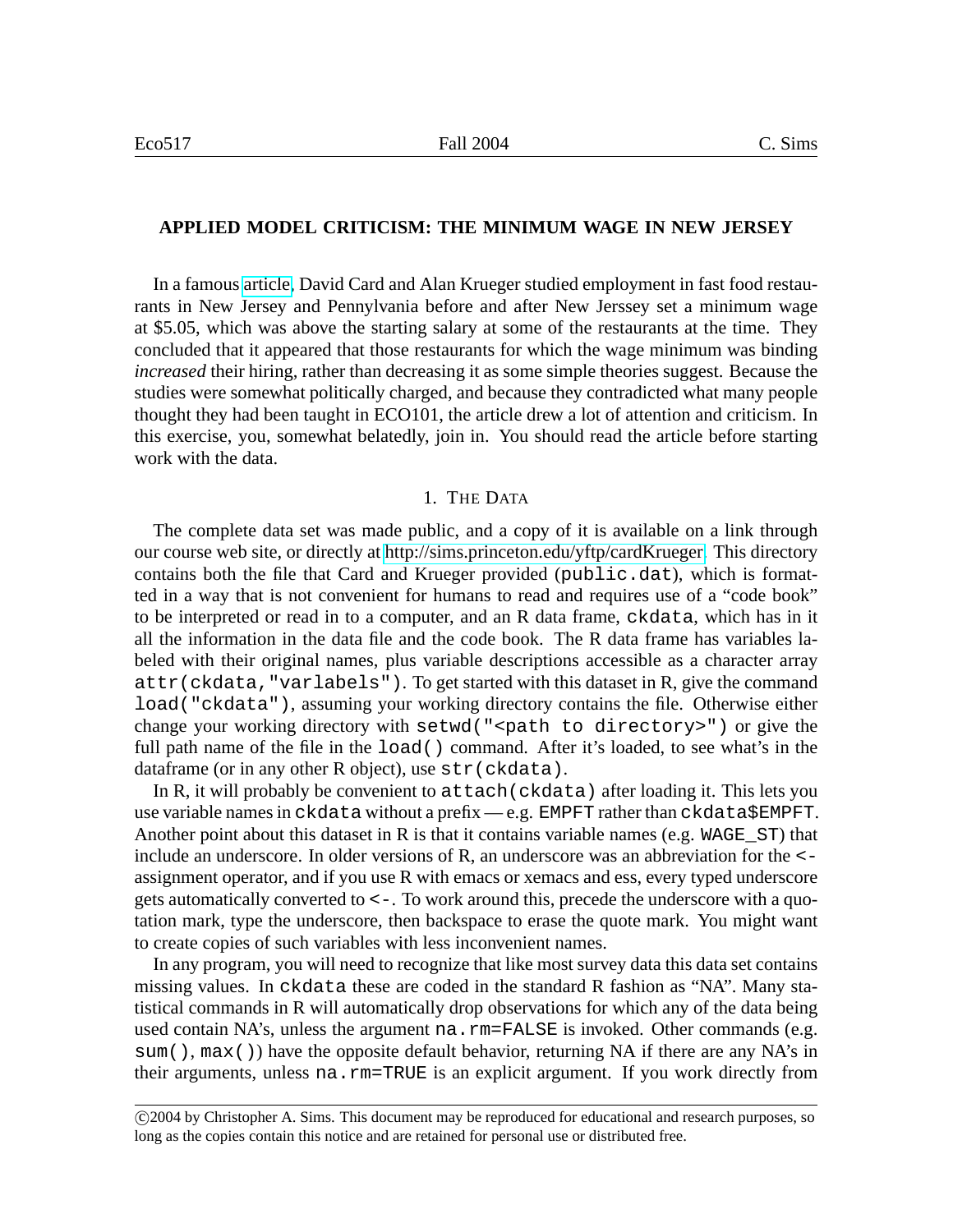public.dat, the original data file, you will have to take account of the fact that NA's are literally missing. The data for a given variable show up in a given set of columns, and missing data show up as blanks.

## 2. REPRODUCE SOME OF THE CK RESULTS

Begin by reproducing (at least to a close numerical approximation) the original Card-Krueger results by finding a least squares fit explaining change in employment by a constant and gap, a constant and a state dummy, and a constant and both gap and a state dummy. Note that you will have to construct employment before and after the minimum wage from the separate data on full time and part time employment that appears in the file, using the same conversion formula that CK used. Also, the gap variable has to be constructed from initial starting wage data, using the formula CK give in their article. In R, the command to estimate a linear regression equation is  $lm($ ). You will want to give a command like lmout <- lm(demp∼gap) (for a regression of change in employment on the gap, say). You can then get useful summary statistics from summary(lmout) and some diagnostic plots from  $p$ lot(lmout). Some of the diagnostic plots are hard to interpret, but the qq plot to check for non-normality and the plot of residuals against predicted values, which may help detect nonlinearity, are fairly easy to understand.

## 3. VARIANTS NEEDING MCMC

Note that, though there is specific guidance below for dealing with the variant models in R, you can use other languages. Lancaster explains how to handle many models in WinBUGS, a program that runs nicely in Windows and hides the details of how it is implementing its MCMC algorithms. (The hidden implementation is a convenience, so long as the algorithm works, but not otherwise.) WinBUGS is available for free with a time-limited license. For this exercise, it may not be easier to use than R, because R code to handle specific models is provided with this exercise, and you would need to use some other language (e.g. Matlab or, most conveniently, the coda package in R) to analyze the WinBUGS output for convergence in any case.

<span id="page-1-0"></span>(a) *t* **errors:** Display a qq plot of the residuals from the regression of change in employment on the gap variable. Probably this suggests fatter-than-normal tails. Whether or not it does, proceed to extend the model by estimating it with i.i.d.  $t_8$  residuals using MCMC and data augmentation. This is done automatically in the program tshock.R available on the course web site with this exercise. You can also implement the same, or any other correct, algorithm for estimation and inference with this model, using the code in tshock. R as a guide, or not. To make tshock () available, you can give the command source("tshock.R"), assuming tshock.R is in your working directory. tshock() generates Monte Carlo draws from the posterior for this model assuming a flat prior on the coefficients and a  $d\sigma_0^2/\sigma_0^2$  prior on the overall scale of the shocks.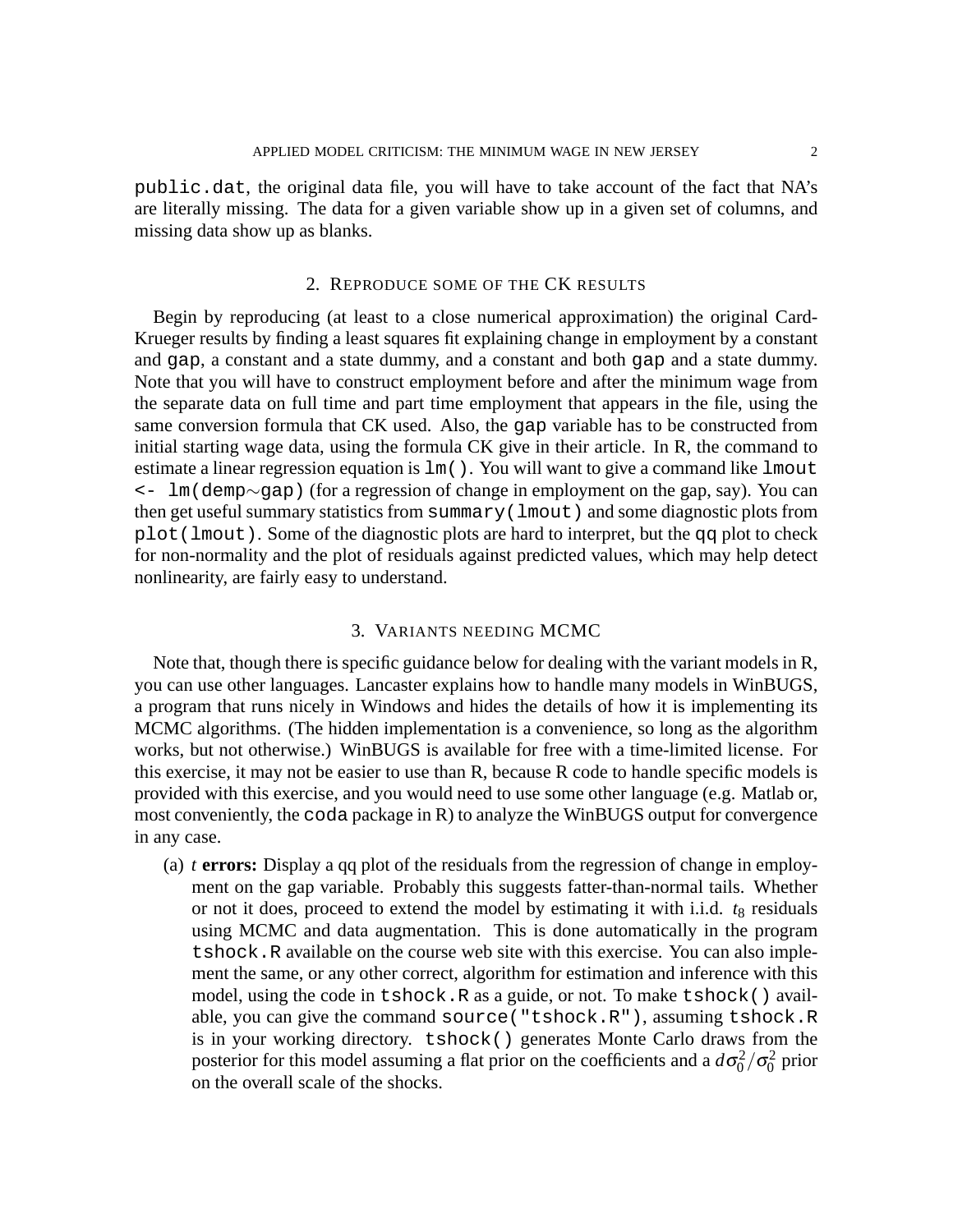Note that tshock.R does not take a formula (like  $y \sim$  gap) as the specification for the regression. Instead it wants a right-hand-side matrix X as first argument and a left-hand side vector  $y$  as second argument. While the  $lm()$  commmand takes formulas as arguments and automatically deletes rows with NA's, the tshock() command requires that you eleminate NA's in advance. In R this is conveniently done by, e.g.,

```
df <- model.frame(demp~gap)
y <- model.response(df)
X <- model.matrix(demp~gap,data=df)
```
The X created this way has a column of ones corresponding to the constant term as its first column. This works on the assumption that the na.action global option is left at the default setting of omit.

A reasonable number of iterations to use here is 10,000. Plot the draws of the coefficients against iteration number and compute effective sample size. (This can be done either by comparing between-group to full-sample variance, as discussed in class, or by invoking effectiveSize(mcmc(tout\$B)), if MCMCpack is available to you. If MCMCpack is available on your machine, it will be loaded by library("MCMCpack") without any error messages. It is possible to download and install MCMCpack and its companion packages MASS and coda on your own directory if they are not installed globally. If you are lucky, just issuing the command install.packages(c(MASS,coda,MCMCpack),lib="MyRpackDir") will install them (assuming you have created the MyRpackDir directory). For this exercise, having MCMCpack available is only a minor convenience, not at all a necessity. If you have it available and have the return value from tshock() in the variable tout, then the single command plot(mcmc(tout\$B)) shows the requested plot of coefficent against iteration number, plus a smoothed density estimate, for each coefficient. But producing these graphs with separate commands (e.g. plot(tout\$B[,2]) and plot(density(tout\$B[,2]))) is not much extra work.

From the MCMC output calculate posterior mean and standard error for each coefficient and compare the results to the OLS results. Also calculate the posterior probability (under the implicit flat prior) that the coefficients on gap, STATE, or *both* (in the regression containing both) are negative. Compare these to the corresponding probabilities computed under flat priors for the original standard linear regression model. (Note that calculating the probability that both STATE (with New Jersey positive) and gap have negative coefficients is not a simple linear restriction or set of linear restrictions. So calculating it for the SNLM is non-trivial and you don't have to do it.)

<span id="page-2-0"></span>(b) **Probit:** It could be that a few firms are hiring a lot of new workers despite the increased minimum wage, but that the probability that a firm will increase employment at all is reduced by the minimum wage. To check this, we can replace the change